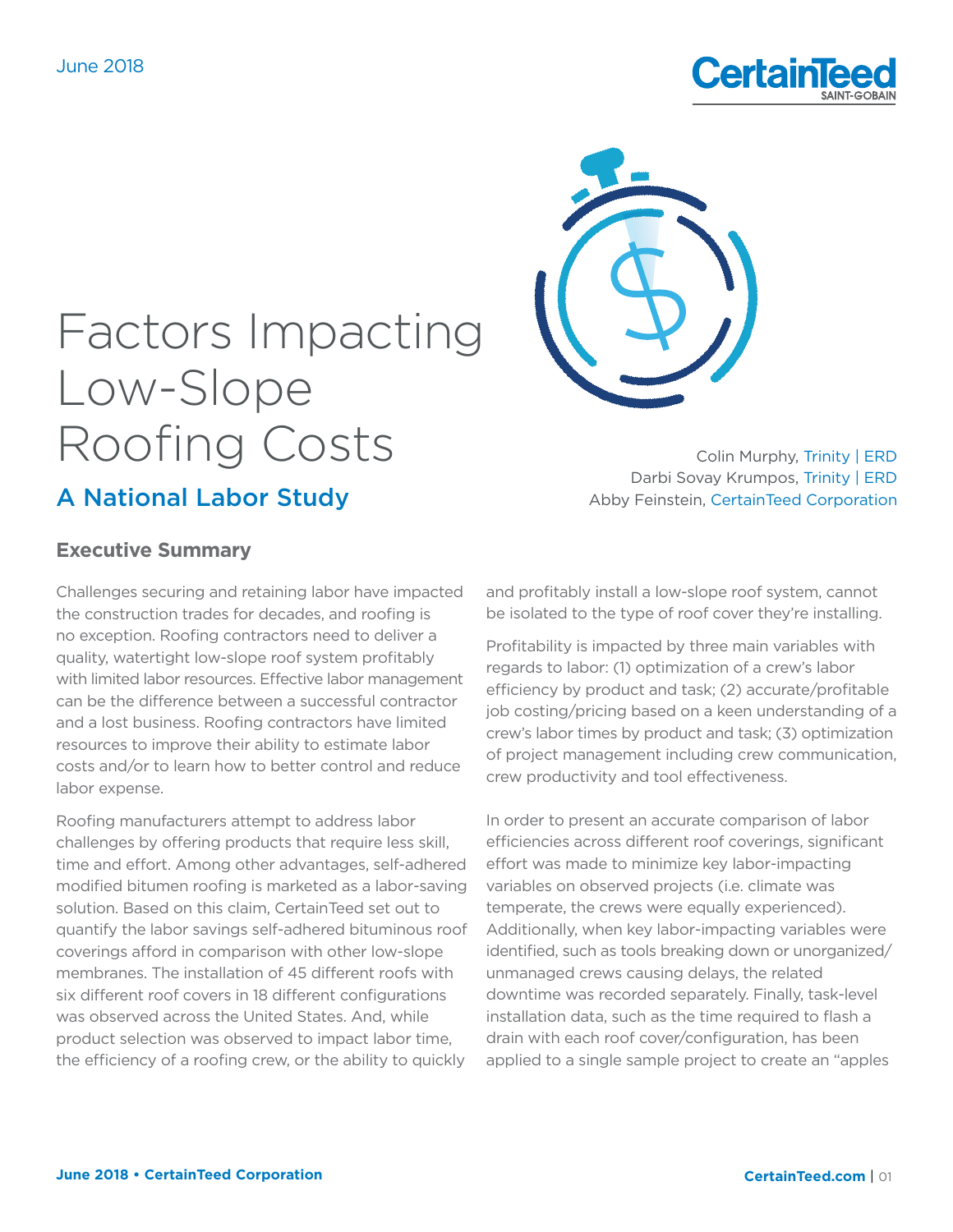

A National Labor Study

to apples" comparison of roof coverings and a clear quantitative analysis.

Based on the roof cover installations observed in this study, it is accurate to conclude that:

- A bituminous roof cover consisting of a mechanicallyattached base and a self-adhered cap has a faster installation time than the same base sheet covered with either a torch-applied or hot-mopped cap sheet or a single layer of either TPO or PVC.
- Tools matter. For example, a multi-torch cart or "dragon wagon" can offer significant time savings, under the right conditions, on the field application of a torch-applied project.
- On bituminous roof covers, self-adhered field application can offer labor savings, even if the flashing and penetration details are completed with a torch or mop.
- Flashing details account for a larger percentage of labor on single-ply projects in comparison to multi-layer bituminous projects; this was predominantly observed with installation of base flashings and curbs.
- Bituminous, multi-layer coverings can be installed cost-competitive with single-ply coverings.
- Poorly managed crews, malfunctioning tools and extreme climates will reduce efficiency and increase installation times.

This study is intended to help roofing contractors improve labor efficiencies with their existing labor force in three ways: first, to provide a benchmark analysis of labor for installation of popular roof covers and a reference tool for contractors to compare actual labor values to a current and comprehensive national average. In addition to understanding labor efficiencies by product, this study can help contractors learn to (a) more accurately estimate labor time and (b) optimize labor efficiency across all roof coverings by leveraging the non-product, labor-impacting variables that were observed. Ultimately, roofing contractors must understand all factors that impact their crews. It is imperative for both profit and quality.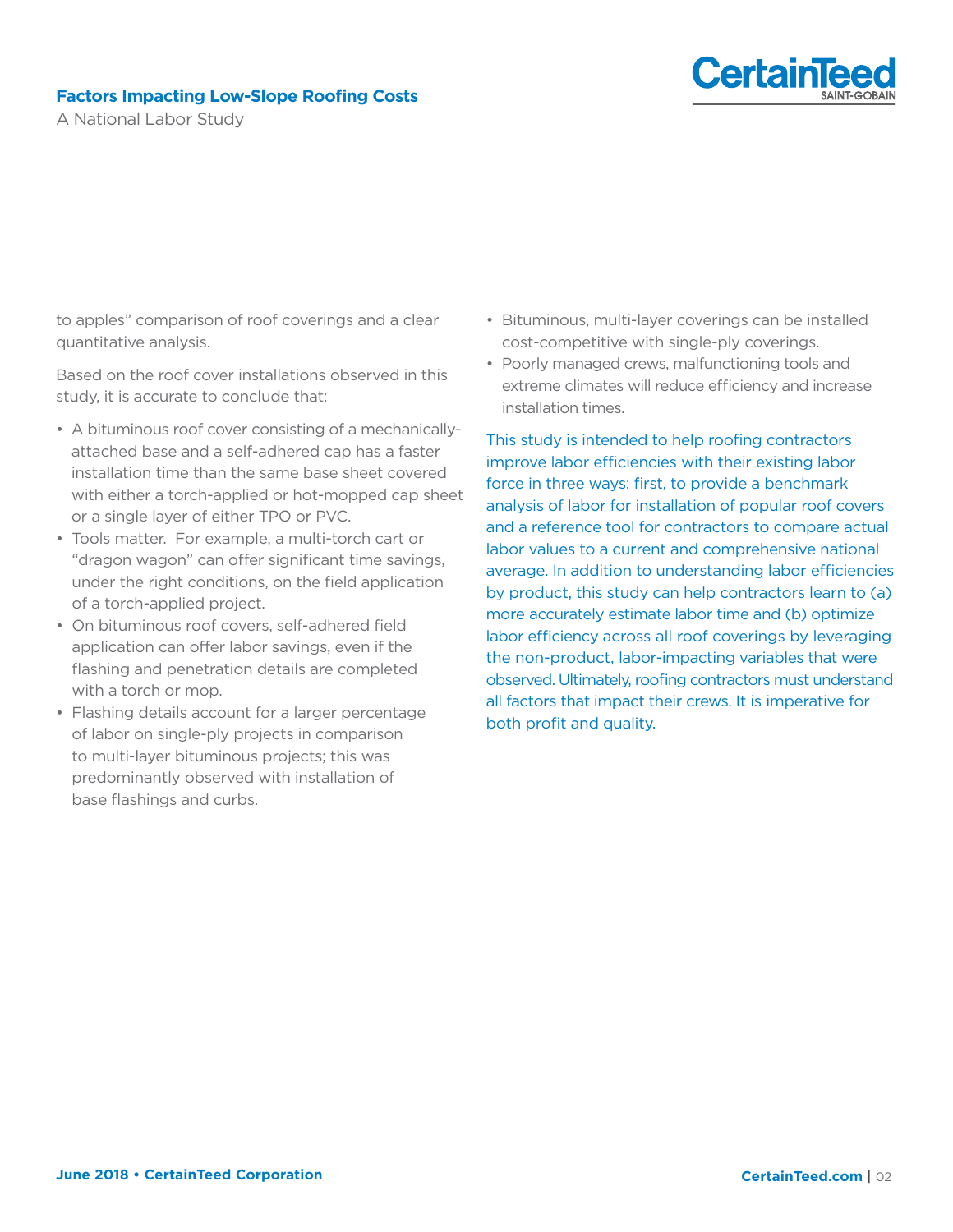A National Labor Study



# Table of Contents

| Executive Summary                | 1   |
|----------------------------------|-----|
| Purpose                          | 4   |
| Roof Covering Analysis           | 5   |
| Installed Cost Analysis          | 9   |
| Data Collection                  | 11  |
| The Impact of Tools & Management | 13  |
| Conclusions                      | 17  |
| Appendix                         | 18. |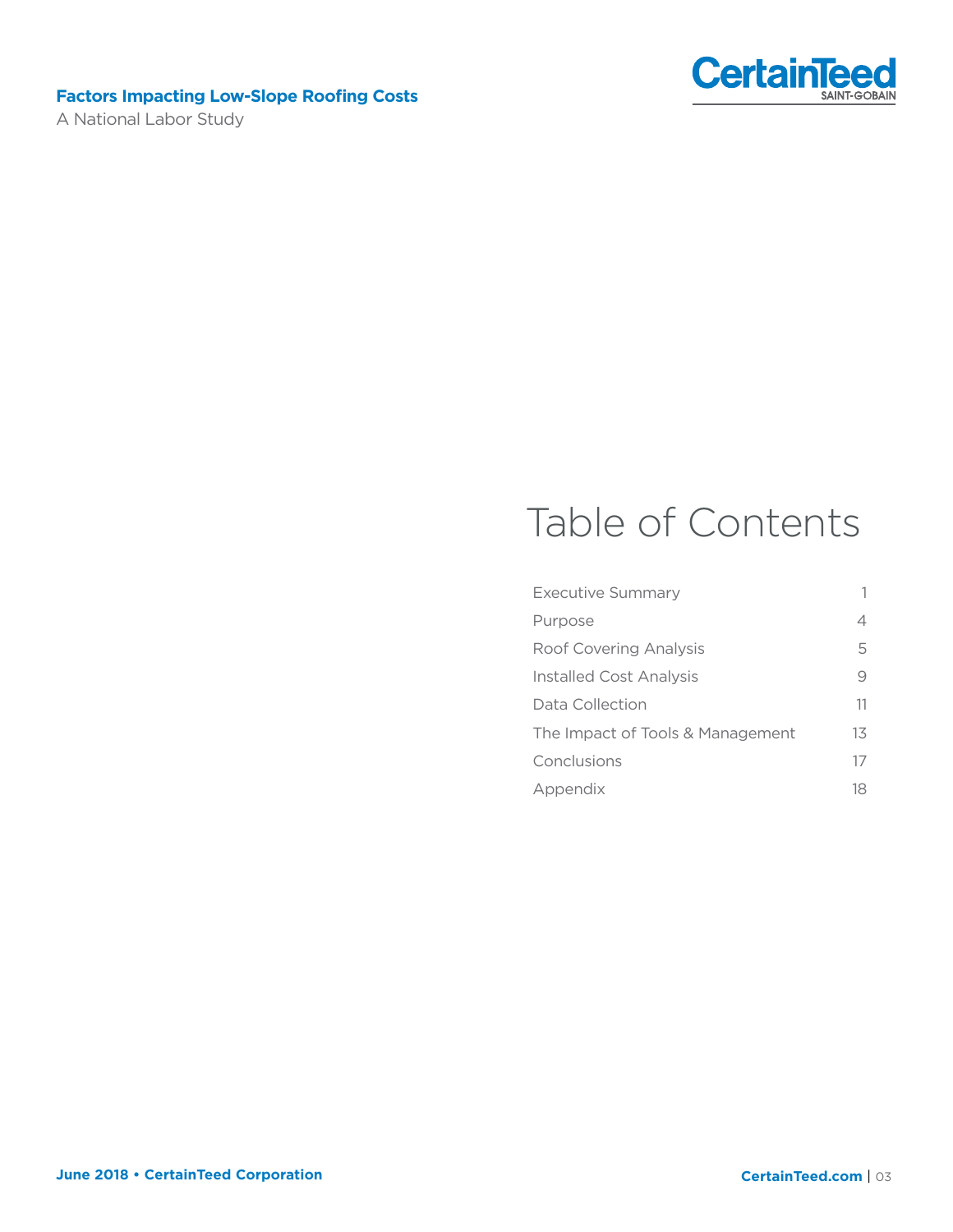A National Labor Study



# **Purpose**

Roofing contractor business owners and managers are all too familiar with the challenges around securing and retaining laborers. A commentary on the labor shortage in The Washington Post was unearthed from as early as 1988. In 2015, the National Roofing Contractors Association (NRCA) published, "An industry-wide survey released by the Associated General Contractors of America (AGC) reveals 86 percent of construction firms report difficulty finding qualified workers to fill key positions. Additionally, of the 1,358 survey respondents, 56 percent are having trouble filling roofing worker positions." In February, 2018, the NRCA published "The skilled labor shortage is so severe that 92 percent of employers say the issue is negatively affecting productivity, employee satisfaction and turnover." And in May 2018 the NRCA published that some construction firms are now offering signing bonuses in an attempt to combat the labor shortage. A waning labor pool has impacted the building and roofing industry for decades.

The aim of this study is to help roofing contractors improve labor efficiencies with their existing labor force. Initially, CertainTeed's focus was to provide this support solely through the lens of product selection, with a key objective to document the roof covering that afforded a contractor the lowest labor expense. As a roofing manufacturer, CertainTeed's efforts to address labor challenges have been focused on designing products that are intended to require less skill and time to install. CertainTeed commissioned an independent study to quantify labor savings associated with self-adhered modified bitumen roof

systems as compared to other modified bitumen application methods and single-ply applications. During the data collection process it was observed that labor efficiency could not be exclusively linked to product selection. Across all roof coverings, it was observed that roofing contractors face two prominent challenges: accurate job costing and effective project management.

When the contractor was willing to share the information, a detailed cost estimate and labor projections was compared to actual time spent. The labor estimate for the first roof observed was under by 15 percent, which was primarily attributed to low assumptions for the installation of accessory components of the roof. Overall, when the opportunity allowed for a comparison of estimates against actual time spent, the comparisons proved revisions for future estimates were warranted. In general, roofing contractors lacked both an internal process to systematically check labor productivity and hone their estimates, as well as an external reference for benchmarking labor goals.

Additionally, it was observed that avoidable labor inefficiencies were tied to poor project management including, but not limited to, tool management and crew management. Due to the nature of competition, very little was observed in the way of sharing best practices, regionally or nationally in this area. As the data was assessed, it became clear that beyond product selection, unique insights associated with job costing and project management could be leveraged to help contractors better control and even reduce labor expense.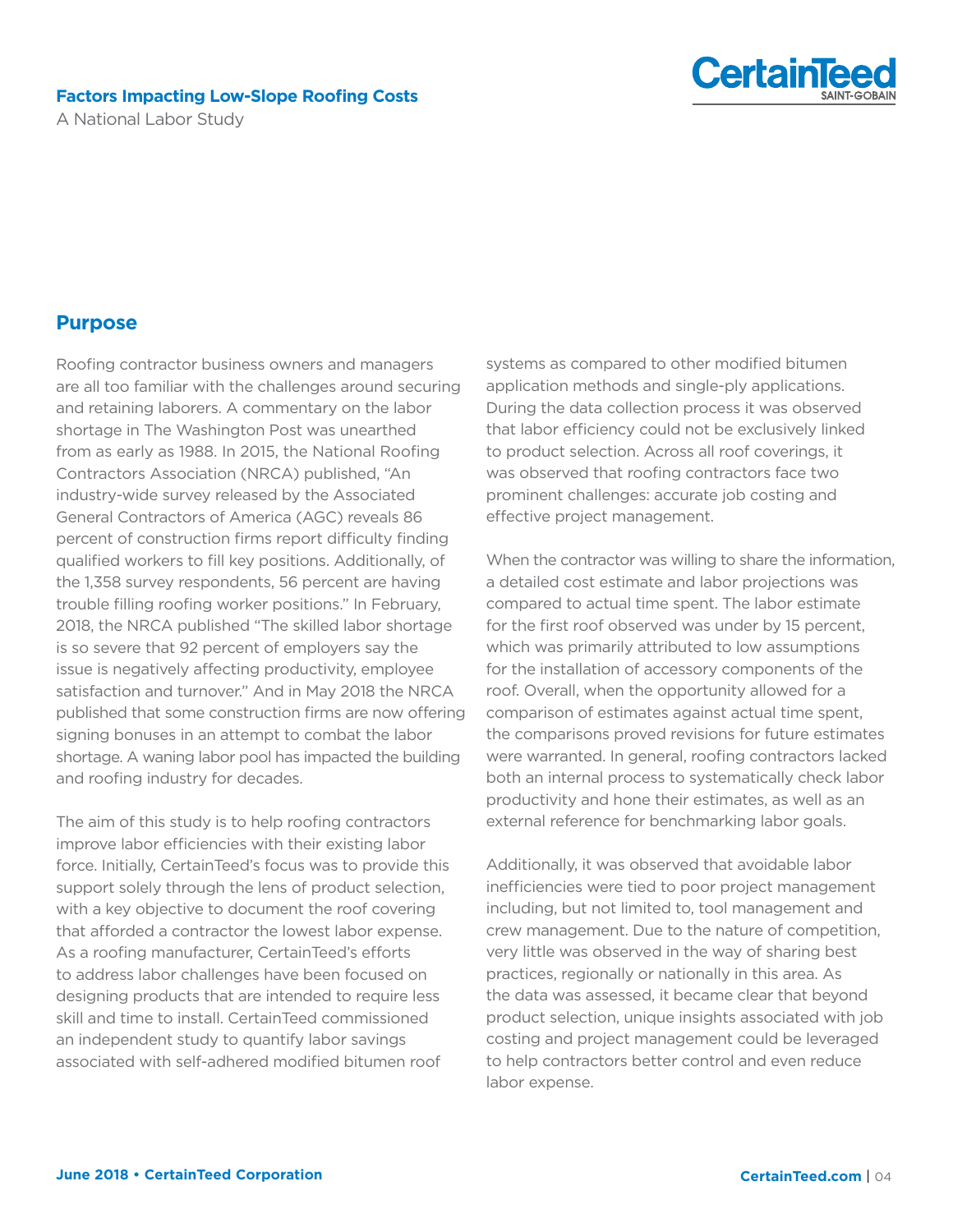A National Labor Study



# **Roof Covering Analysis**

#### *PLEASE NOTE:*

*In order to accurately compare labor needs for a multitude of roof coverings that vary significantly, project and crew variables need to be minimized. An overview of the data collection and analysis procedures are included in the following section with a more detailed review provided in Appendix I.*

*In order to leverage the data into an "apples to apples" comparison of labor needs across roof covers, a sample project has been developed and priced. This allows for an easier assessment of the impact that the variance in time to complete an installation task, such as a drain detail, with one roof covering versus another has on a project. This formatting of the data also aids in understanding the impact that varying project features, such as number of drains, have on labor efficiency. The sample project is not intended to and should not be referenced directly for estimating a project.*

When roof coverings are installed in accordance with manufacturer's published installation recommendations, by trained crews, with proper tools and management, in relatively temperate climates, there are clear differences in labor needs across roof covering types.

- A bituminous roof cover consisting of a mechanically-attached base and a self-adhered cap is faster to install than the same base sheet covered with either a torched or hot-mopped cap sheet or a single layer of either TPO or PVC.
- Flashing details account for a significant percentage of project labor; this was predominantly observed on base flashings and equipment curbs. When installing

bituminous roof covers, detailing with self-adhered components can offer labor savings, even if the field application is completed with a torch or mop.

• Flashing details account for a larger percentage of labor on single-ply projects than multi-layer bituminous projects

#### **Labor Comparison** - Sample Project

The following project parameters create the sample project which was estimated using the collected task-level data:

- 500 squares (50,000 square feet)
- 900 lineal feet of base flashing
- 10 pre-molded pipes
- 6 drains
- 10, 4'x8' curbs
- 12 field-flashed pipes

An assumed burdened labor rate of \$45 per hour has been applied to calculate labor cost. It does not include general conditions, overhead or profit. It is only labor costs burdened with individual employee associated costs such as medical, workers compensation, etc.

The charts below provide a graphic illustration of the overall difference in labor time (Figure 1) and labor cost (Figure 2) for a variety of roof covering installations. The graphics also illustrate the relative impact of the detail elements of a project to the overall labor needs and labor costs.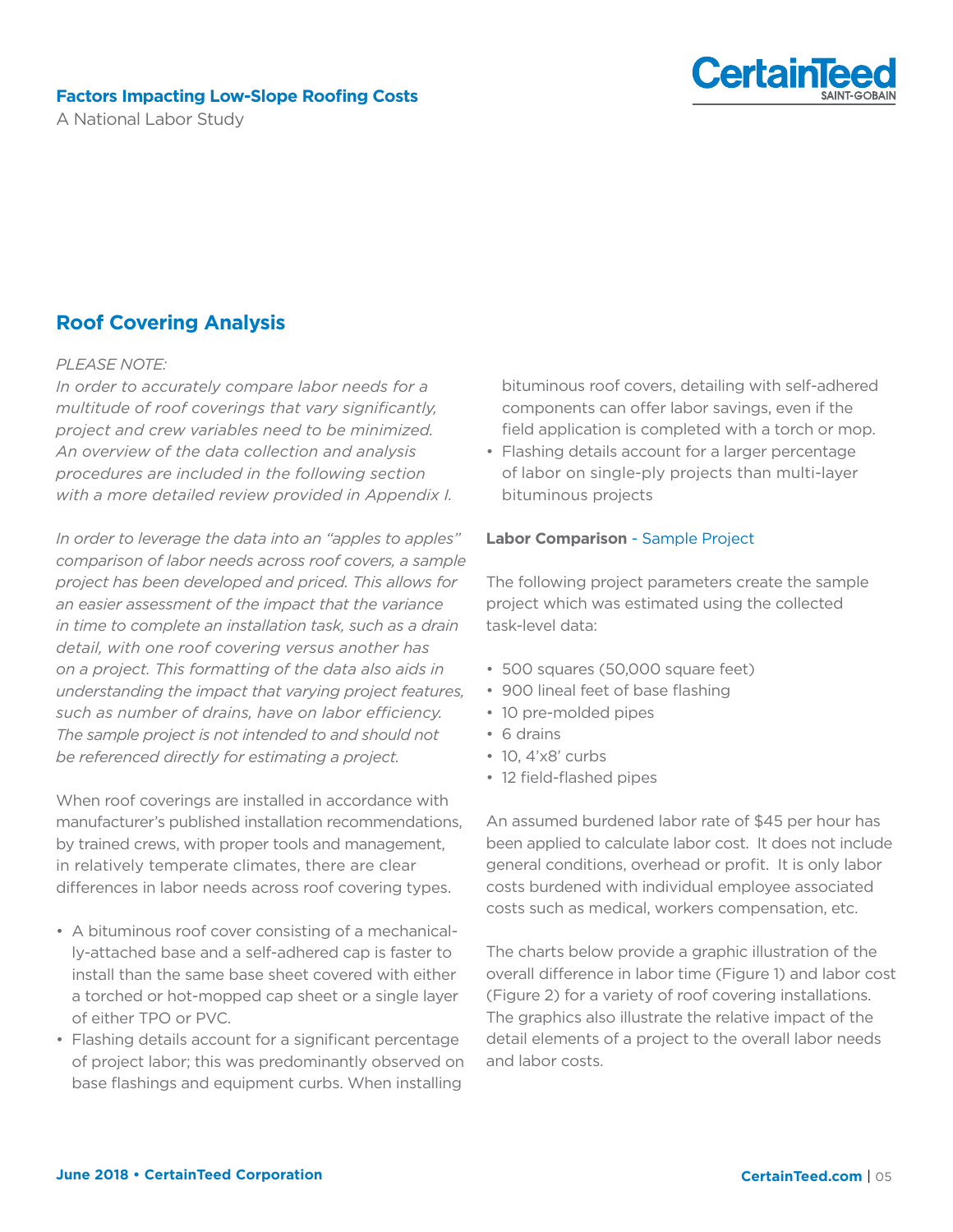

A National Labor Study



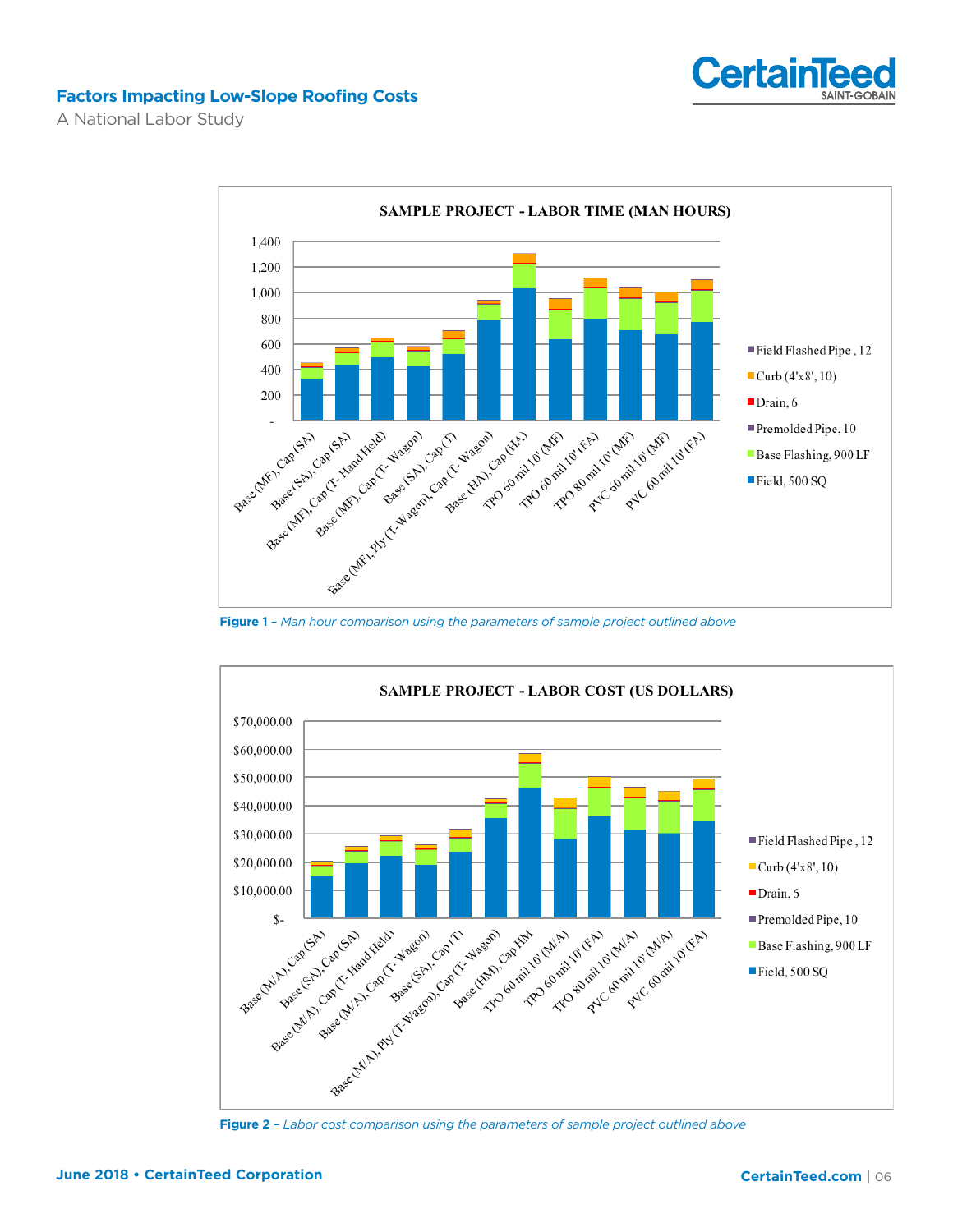

A National Labor Study

When the data is applied to a sample project, the fastest installed roof covering is a two-ply bituminous system with a mechanically-attached base sheet and a self-adhered cap sheet; the slowest installed system is a bituminous system with both the base sheet and cap sheet installed with hot asphalt. The self-adhered roof cover requires 54.2 man minutes per square; the mopped cover requires 156.5 man minutes per square, a difference of 102.4 man minutes per square (2.89 times) or \$38,390.63 in sample project labor costs. While both the self-adhered and hot-applied systems would be referred to as "two-ply" systems, only the hot-applied system offers two true layers of water protection. A more equitable comparison would be between the two-ply mopped covering and a roof covering with a Mechanically-fastened base, torched interply and torched cap (three total layers, two layers unpenetrated). This covering required 113.5 man minutes; still 28 percent less time than the mopped covering. The mechanically-attached 10', 60 mil, TPO covering requires 114 man minutes per square. This is 2.11 times the labor of the two-ply bituminous system with a mechanically-attached base sheet and selfadhered cap sheet or a difference of \$22,528.50 in labor costs. The labor associated with the TPO covering is closely comparable to the three-ply bituminous torch-applied covering.

For the purpose of the sample project, a bituminous mechanically-attached base sheet was assumed to be a roll good that complies with ASTM D4601 Type II attached to a steel roof deck through insulation with screws and plates spaced 12" on the lap and two staggered rows of 36" on center in the field. Using this assumption, the man minutes required to install a mechanically-attached bituminous base sheet is

faster than a self-adhered bituminous base sheet; 11.75 man minutes per square versus 15.25 man minutes per square, respectively. It's important to note that multiple variables will affect the labor time for either of these applications, including, but not limited to:

- Substrate material and thickness
- Ambient temperature
- Fastener type
- Fastening tools
- Crew experience and communication

While the sample data presented indicates that a mechanically-attached base sheet installs more quickly than a self-adhered base sheet, a modification of the variables could reverse the outcome.

The data also indicates several important considerations for flashing details. The labor impact of flashing details varies both by roof covering selection and detail type. Referencing the sample project, overall, 24 percent of the total man hours on the multi-layer bituminous systems are allocated to accessory detailing whereas the same work on the single-ply roof coverings requires 31 percent of the total man hours. It could be concluded, therefore, that projects with a relatively high number of flashing details may warrant stronger consideration for multi-layer bituminous roof coverings as opposed to single-ply coverings to reduce labor expense and total project cost. Such a conclusion, however, would be too broad as the type of flashing detail was observed to have significant bearing on the labor required and the difference in labor across roof coverings. Base flashing and equipment curbs require more labor and have a wider delta for observed time to complete across roof coverings. It was observed to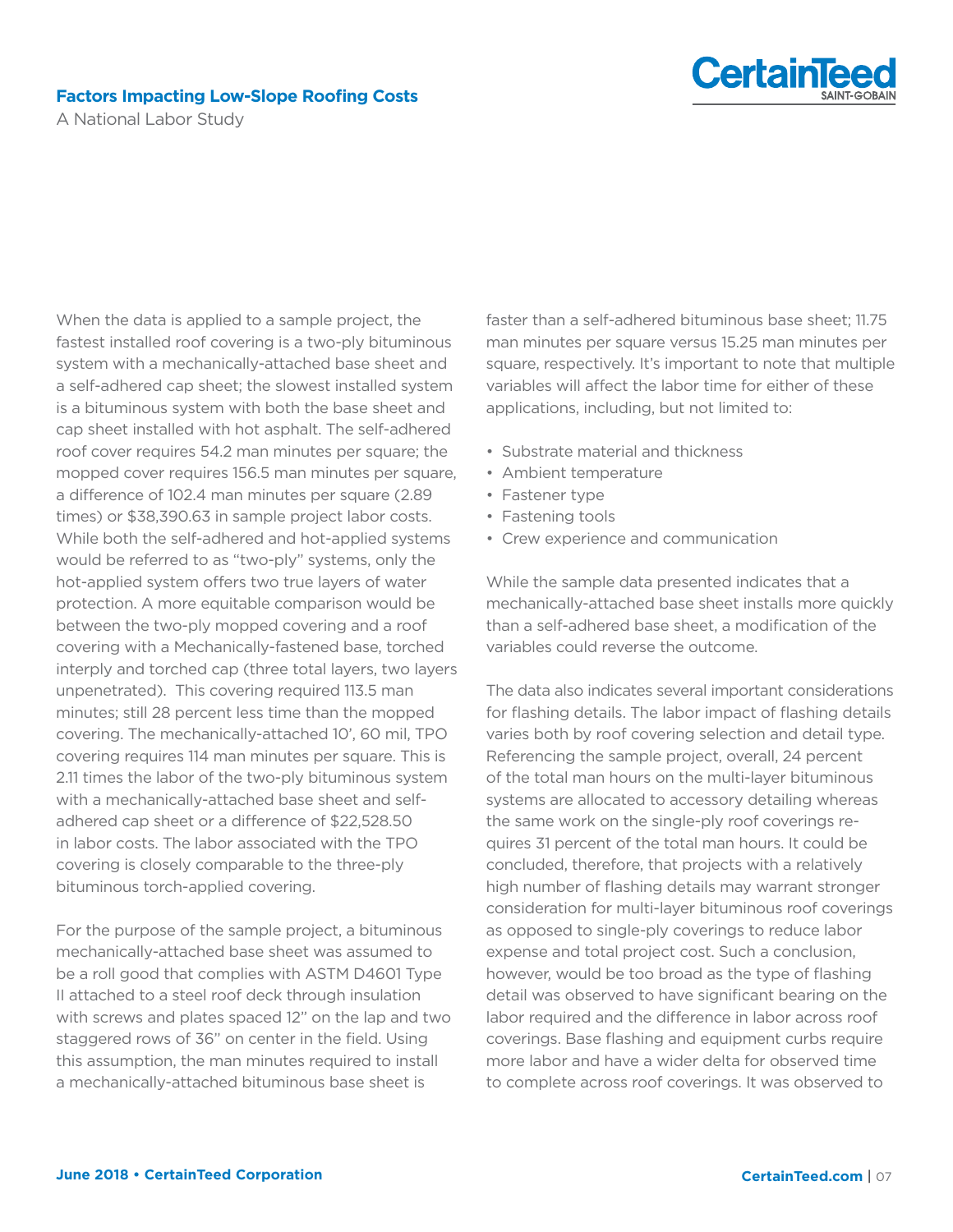

A National Labor Study

take 5.5 man minutes to complete a lineal foot of base flashing with a bituminous mechanically-attached base sheet and a self-adhered cap sheet, 7.75 man minutes per lf for a bituminous base and cap sheet applied in hot asphalt, and 15.25 man minutes per lf for 10', 60 mil mechanically-attached TPO.

Referencing the sample project, the total man hours required for 900 lf of base flashing are:

- Mechanically-attached bituminous base and self-adhered cap: 82.5 man hours
- Mechanically-attached bituminous base and hot-applied cap: 116.25 man hours
- Mechanically-attached 10', 60 mil TPO: 228.75 man hours

The difference between the fastest observed installed base flashing, mechanically-attached bituminous base sheet and self-adhered cap, and the 10', 60 mil, TPO installed base flashing is equal to \$6,581 in sample project labor costs.

Flashing details such as pipes and drains, however, require relatively little time to install regardless of product selection. The average time to complete a drain detail across all observed roof coverings was 64 man minutes. When the task data is applied to the sample project, the difference in drain detail labor needs between the slowest roof covering and the fastest roof covering was a total of 97.5 man minutes, less than \$100 difference in labor cost at a burdened labor rate of \$45/hr.



**Figure 3** *– Percentage of total labor for accessory component installations for each roof covering, using sample project parameters* 

Both the raw data collected and sample project data illustrate the potential labor savings associated with installation of self-adhered bituminous coverings. Self-adhered bituminous products are relatively new in the commercial low-slope bituminous market when compared to products that are applied by torch or the use of hot or cold asphalt. Encouraging the commercial market to increase acceptance may start with proposing hybrid systems. The majority of roof failures are caused by stress and strain associated with cyclical expansion

and contraction at joints and penetrations. Field membrane typically performs as anticipated, if protected from foot traffic and well maintained. Building owners and specifiers are often asked to provide "value engineering" to cut costs. A hybrid system with a self-adhered roof cover and hot asphalt or torch-applied flashing and penetration details would provide a true "value-engineered" option and a path towards increased comfort for completely self-adhered roof systems.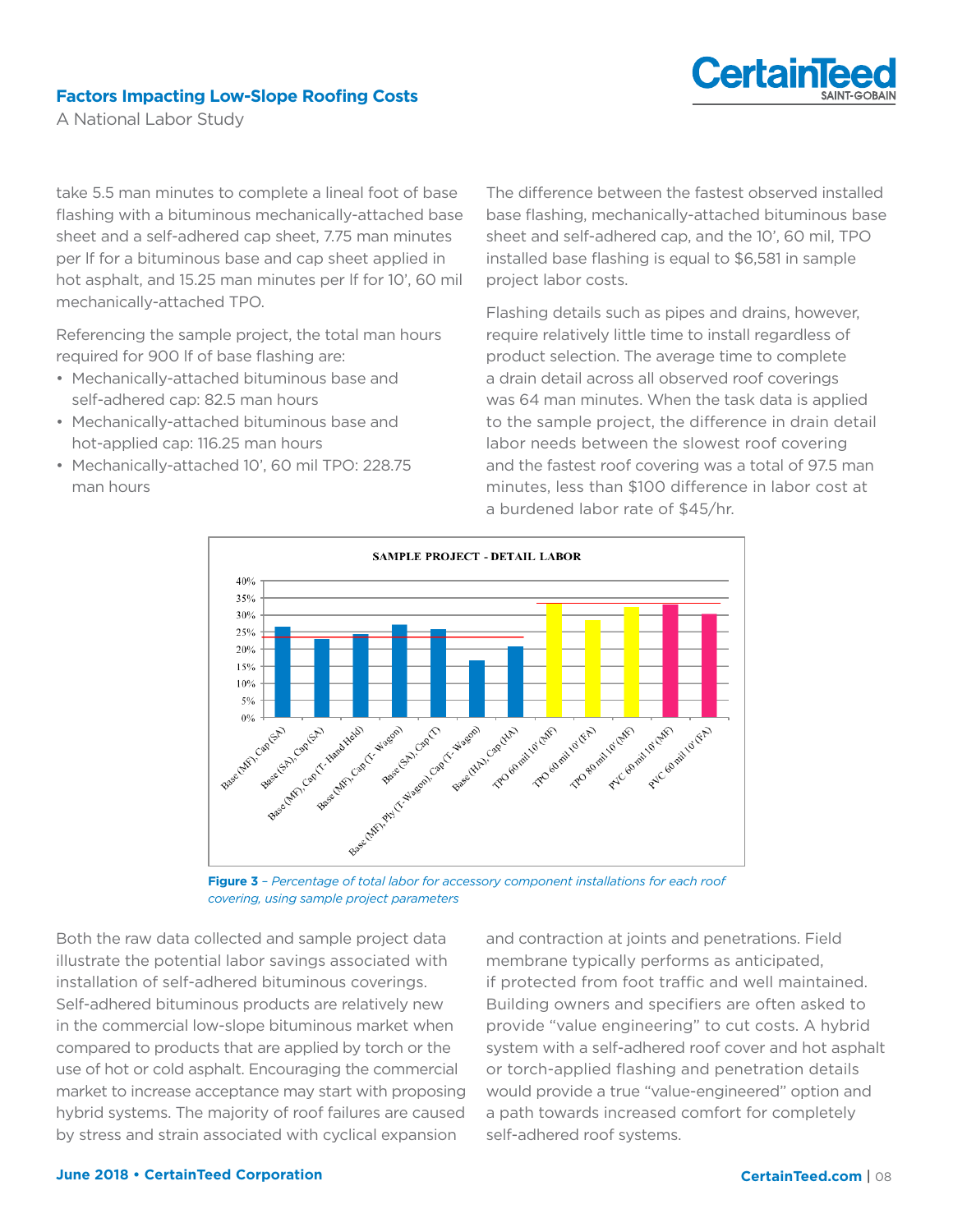

A National Labor Study

While labor and its driving factors are the focus of this study, contractors and end users ultimately make purchasing decisions based on installed costs. In order to provide an installed cost comparison, the observed

labor data has been combined with national average pricing gathered from 22 roofing distribution outlets<sup>1</sup> throughout the United States.

For reference, the following material costs are assumed:

#### **Bituminous Roof Covering Roll Goods Costs (SQFT)**

|                                                        | <b>BUR</b> | <b>APP</b> | SBS (HA/CA) | SBS (SA)   |  |
|--------------------------------------------------------|------------|------------|-------------|------------|--|
| Membrane - Base                                        | \$0.11     | \$0.60     | \$0.40      | \$0.40     |  |
| Membrane - Cap                                         | n/a        | \$0.60     | \$0.60      | \$0.79     |  |
| <b>Bituminous Roof Covering Accessory Costs (SQFT)</b> |            |            |             |            |  |
| Propane - Hand-held Torch                              | \$0.0073   |            |             |            |  |
| Propane - Multi-Torch Cart                             | \$0.0089   |            |             |            |  |
| Hot Asphalt                                            | \$0.07     |            |             |            |  |
| <b>SBS-Modified Adhesive</b>                           | \$0.80     |            |             |            |  |
| Screws/Plates                                          | \$0.11     |            |             |            |  |
| Asphalt Primer                                         | \$0.08     |            |             |            |  |
| Pipe Boot (EA)                                         | \$9.65     |            |             |            |  |
| <b>Single-Ply Roll Goods Costs (SQFT)</b>              |            |            |             |            |  |
|                                                        | <b>TPO</b> |            | <b>PVC</b>  |            |  |
| Membrane - 45 mil                                      | \$0.53     |            |             | n/a        |  |
| Membrane - 50 mil                                      | n/a        |            | \$0.63      |            |  |
| Membrane - 60 mil                                      | \$0.70     |            | \$0.78      |            |  |
| Membrane - 80 mil                                      | \$0.83     |            | n/a         |            |  |
| <b>Single-Ply Covering Accessory Costs</b>             |            |            |             |            |  |
|                                                        | <b>TPO</b> |            |             | <b>PVC</b> |  |
|                                                        | 60 mil     | 80 mil     | 50 mil      | 60 mil     |  |
| Screws/Plates (SQFT)                                   | \$0.11     |            |             |            |  |
| Adhesive (SQFT)                                        | \$0.43     |            |             |            |  |
| Drain (EA)                                             | \$11.50    | \$12.07    |             |            |  |
| Field Flashed Pipe (EA)                                | \$6.25     |            |             |            |  |
| Pipe Boot (EA)                                         | \$9.65     |            |             |            |  |
| Corners-4 (EA)                                         | \$18.00    |            |             |            |  |
| Curb                                                   | \$19.13    | \$19.26    | \$19.06     | \$19.21    |  |
|                                                        |            |            |             |            |  |

#### **Figure 4** *– Material cost data*

#### *PLEASE NOTE:*

*Since the above costs are national averages, it must be understood that they may not accurately represent any one region; for the purposes of this study it should be understood that the precise cost is less important than the relative cost when comparing one material to another.*

Using the parameters of the sample project, collected material costs and observed labor data, the following installed costs are concluded:

- Some bituminous systems are cost-competitive with single-ply systems.
- The most cost-effective installed roof covering was a bituminous mechanically-attached base sheet and a bituminous torch-applied cap sheet, applied with a multi-torch cart.
- The most expensive installed roof covering was a two-ply non-penetrated (fully-adhered base and cap) bituminous system mop-applied in hot asphalt.
- Single-ply installed costs vary by material and increase with thickness as well as from a mechanicallyattached to a fully-adhered covering.

*1 Distribution outlets were a combination of national and regional roofing wholesalers responding to a RFP for 500 squares of products.*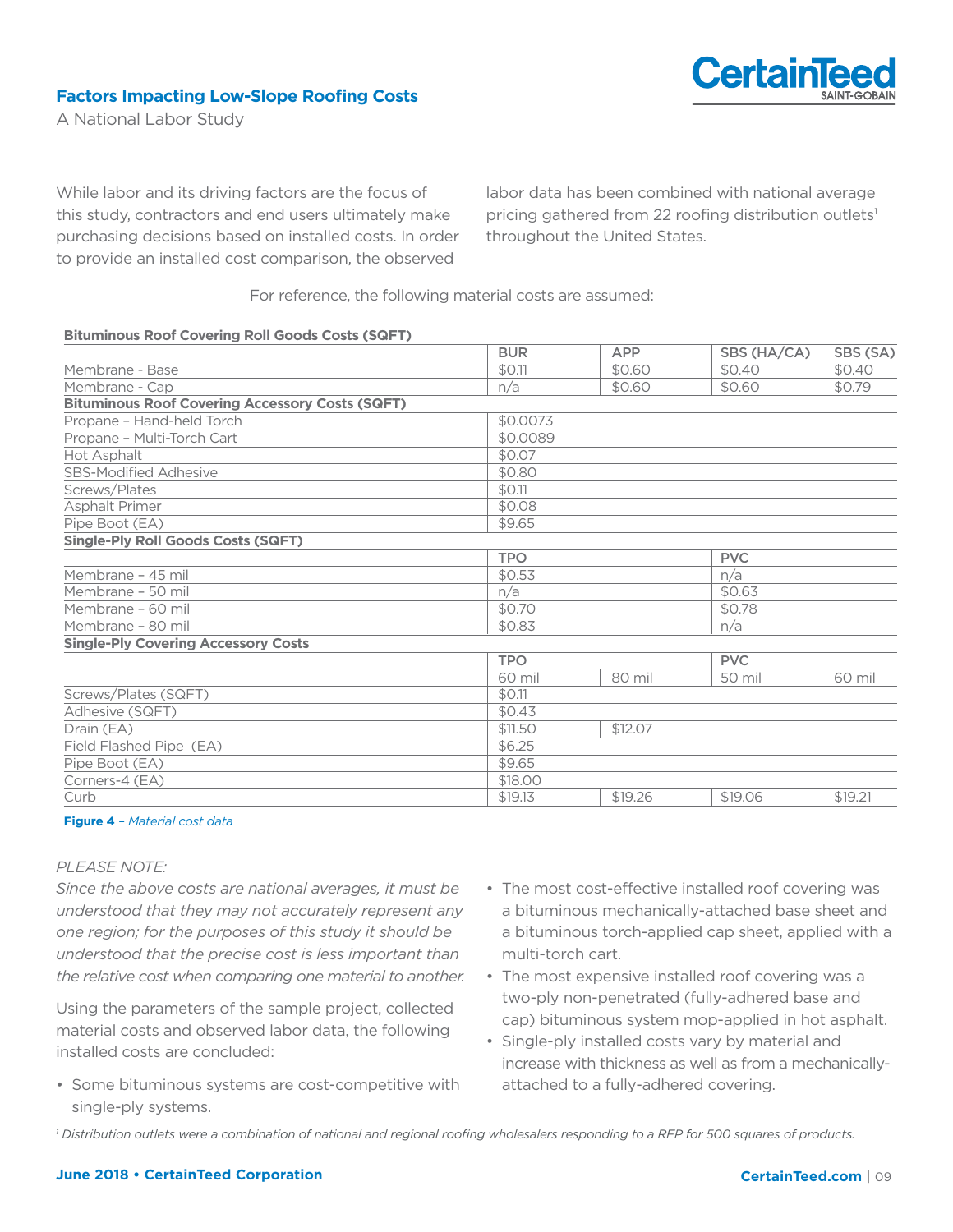

A National Labor Study



**Figure 5** *– Graphic representation of labor vs. material costs for sample project parameters*

In addition to variations in sample project total installed cost, large variations in the labor cost to material cost ratio are also observed. On average, the installed cost of bituminous assemblies is comprised of 36 percent labor cost whereas the average installed cost of the single-ply roof coverings is comprised of 49 percent labor. The lowest installed cost system, the mechanically-attached base with multi-torch-applied cap is comprised of 40 percent labor. The installed cost for the fastest installed system, the mechanicallyattached base with self-adhered cap, is comprised of 22 percent labor. The installed cost for the slowest installed system, the two-ply hot asphalt applied base and cap is comprised of 51 percent labor. The figures are important when considering the impact material cost has on installed costs of roof coverings.

In summary, while under ideal conditions a two-ply bituminous assembly with a mechanically-attached base and a self-adhered cap proved to be the most labor efficient roof covering, and a two-ply bituminous assembly with a mechanically-attached base and a torch-applied cap proved to be the most installed cost effective assembly, in realty roof projects are not always applied under ideal conditions. The roof covering, alone, does not define a project's labor efficiency or time requirement and it is possible that the labor effort described above does not align with an individual contractor's experience in the field with one or more roof coverings. An accurate labor estimate would account for product selection, project parameters and project/crew management with an understanding of how each affects the other. It's important to understand the elements of the installation that were and were not included in the sample data as well as the non-product labor impacting variables that were observed.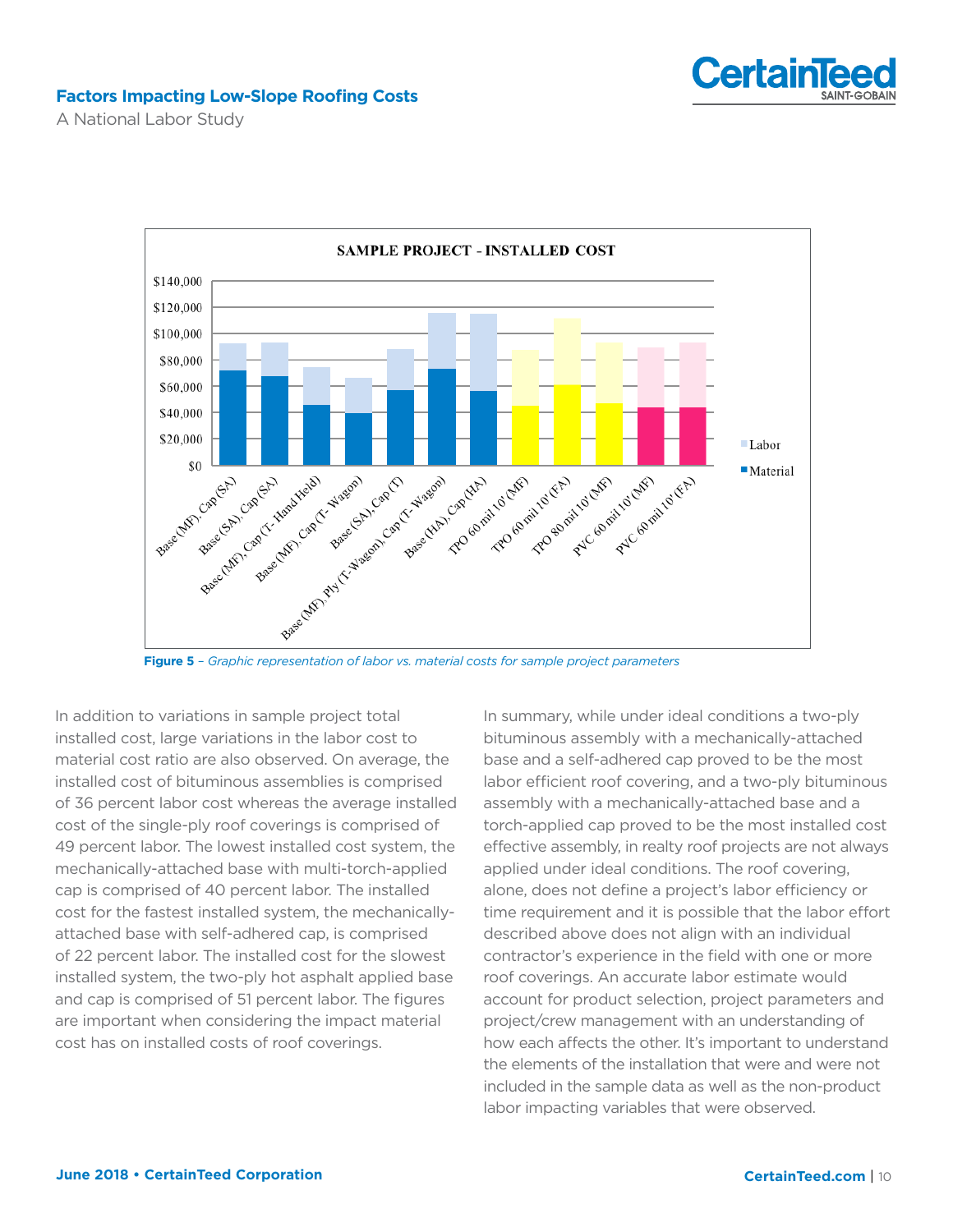

A National Labor Study

# **Data Collection & Analysis**

CertainTeed Corporation commissioned Trinity ERD, a building envelope consulting firm, well-recognized in the roofing and waterproofing industries, to observe, document and analyze the labor associated with multiple low-slope roof coverings.

#### **Data Collection**

The installation of 45 different roofs with six different roof covers in 18 different configurations was observed across the United States. These installations took place

**Included in Labor Data**

**Figure 6** *– Data included and excluded from data collection*

Multiple variables exist on every roof project that can impact labor efficiency, or the time required to complete a task associated with a specific roof cover. Significant effort was extended to minimize these variables and, when unavoidable, extract them from installation time data, though it should be understood that it is impossible to remove 100 percent of labor-impacting factors. These variables include, but are not limited to:

- Project profile/parameters
- Climate
- Crew size
- Crew management

between spring 2011 and autumn 2016. Data was collected from five regions of the country; regions are included in Appendix II.

For the purposes of this study, a roof cover is defined as all materials installed above the insulation and/or cover board, including any anchor sheet layers, adhesives, fuel (propane) or fasteners. No labor was recorded for any installation time aside from the roof cover.

#### **Excluded from Labor Data**

| • Tear off                                                  |
|-------------------------------------------------------------|
| • Transportation of materials, roof loading and staging and |
| site clean up                                               |
| • Installation of insulation or cover board                 |
|                                                             |
| • Non-working managerial time                               |
| • Corrections made to installation (quality control) at any |
| time after the primary installation                         |
|                                                             |

- Quality control programs
- Tool use/management
- Site specific safety programs

A comprehensive explanation of the data collection procedure can be found in Appendix I.

While additional data was collected, the roof covering comparison included in this document has been limited to the configurations as depicted in Figure 7. Note some assemblies in the comparison were not observed in their entirety; for some assembles component data was extrapolated from observed roof cover installations to provide the specific assembly data.

|                     |    | <b>Base</b>           | <b>Interply</b>           | Cap                                 |
|---------------------|----|-----------------------|---------------------------|-------------------------------------|
|                     |    | Mechanically-fastened |                           | Self-adhered                        |
| <b>SNONINI</b><br>듦 |    | Self-adhered          |                           | Self-adhered                        |
|                     |    | Mechanically-fastened |                           | Torch-welded (hand-held)            |
|                     | 4  | Mechanically-fastened |                           | Torch-welded (torch cart)           |
|                     | 5  | Self-adhered          |                           | Torch-welded (hand-held)            |
|                     | 6  | Mechanically-fastened | Torch-welded (torch cart) | Torch-welded (multi-torch cart)     |
|                     |    | Hot-mopped            |                           | Hot-mopped                          |
| ၉                   | 8  |                       |                           | 10', 60 mil, Mechanically- attached |
|                     | 9  |                       |                           | 10', 60 mil, Fully-adhered          |
|                     | 10 |                       |                           | 10' 80 mil, Fully-adhered           |
| Ο                   | 11 |                       |                           | 10', 60 mil, Mechanically-attached  |
|                     | 12 |                       |                           | 10', 60 mil, Fully-adhered          |

**Figure 7** *– Documented roof covering assemblies*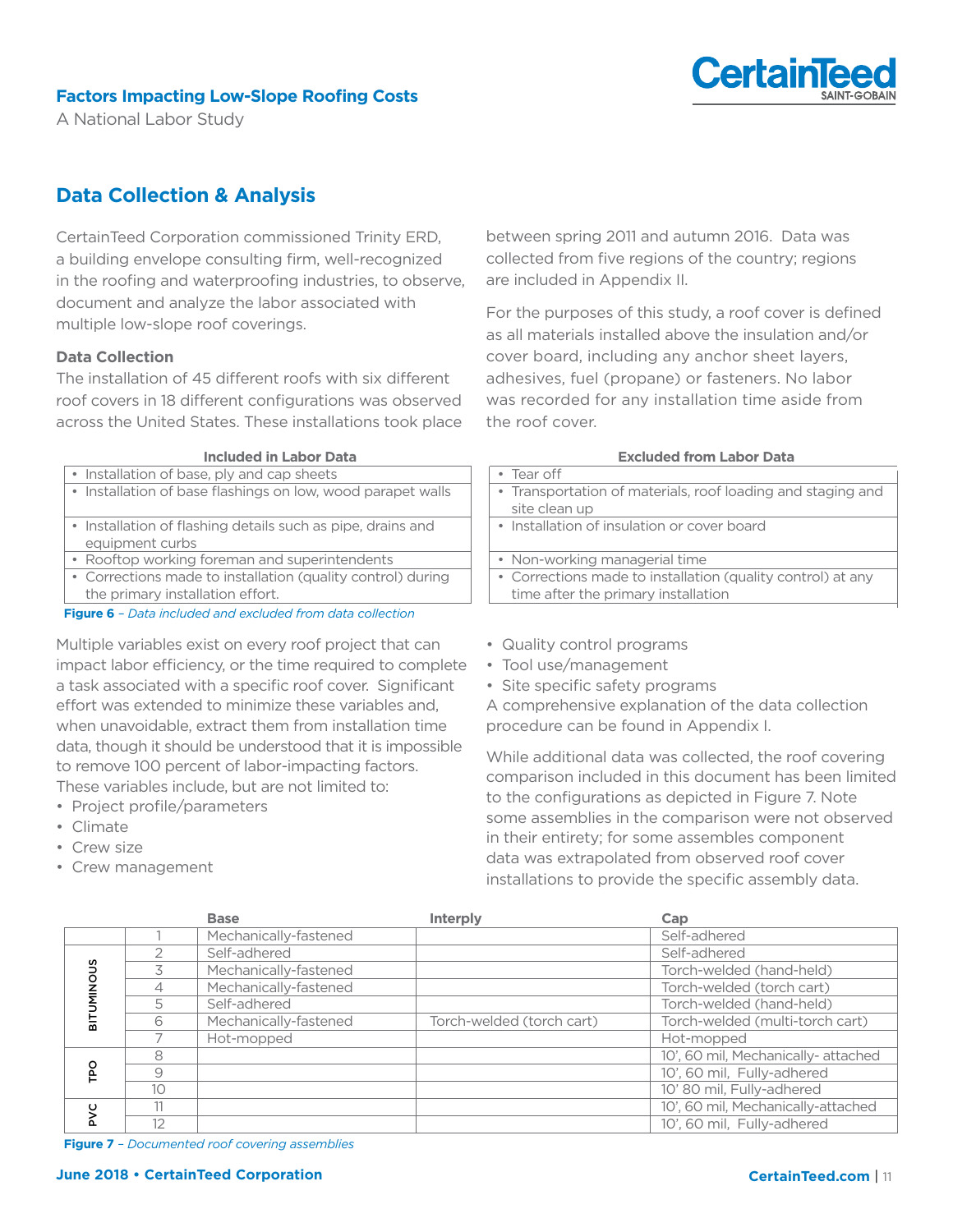



A National Labor Study

#### **Data Analysis & Presentation**

The installation time data included in this document for each roof cover task represents an average of data collected from as many of the five regions where projects were observed as possible.

In order to leverage the data into an "apples to apples' comparison of labor needs between roof covers, a sample project has been developed and priced. This allows for an easier assessment of the impact that the variance in time to complete an installation task, such as a drain detail, in one roof covering versus another has on a project. The sample project is not intended to and should not be referenced directly for estimating a project.

#### **Data Validation**

Field collected data was validated in two ways:

#### **1. RS Means:**

RS Means is a nationally recognized database of estimating data published annually by The Gordian Group. The data is regionalized by the application of multipliers applied to specific markets. RS Means provides both labor and material costing within the database. Labor data collected was compared with published 2016 RS Means data for productivity only. Manpower and material costs were not included in the validation review. RS Means provides a general time segment to complete a specified segment of work.

In some cases, the time trials were validated by RS Means; in others RS Means published a larger labor component for the segment of work. No scope of work generated in the time trials posted an average time period greater than that published by RS Means.

It is worth noting that RS Means publishes a significantly higher labor time for self-adhered application than was observed. Trinity ERD has reviewed the variance with RS Means. RS Means communicated that published self-adhered data was extrapolated from flashing observations and not actual field application. RS Means requested permission to publish the selfadhered labor data from this study; CertainTeed has granted that permission.

#### **2. Roofing Estimators:**

In specific regions roofing estimators were asked to share data from their estimating programs for time required to carry out specific segments of work. The shared data was compared to actual collected data. Wide variables were identified with some penetration flashings such as drains. Consistently, estimators applied longer periods of time to flash drains for all system types than recorded. This was also consistent with hot stack flashings. Conversely, the installation of termination bars into concrete at the top of a base flashing was consistently underestimated when compared with the time trial data.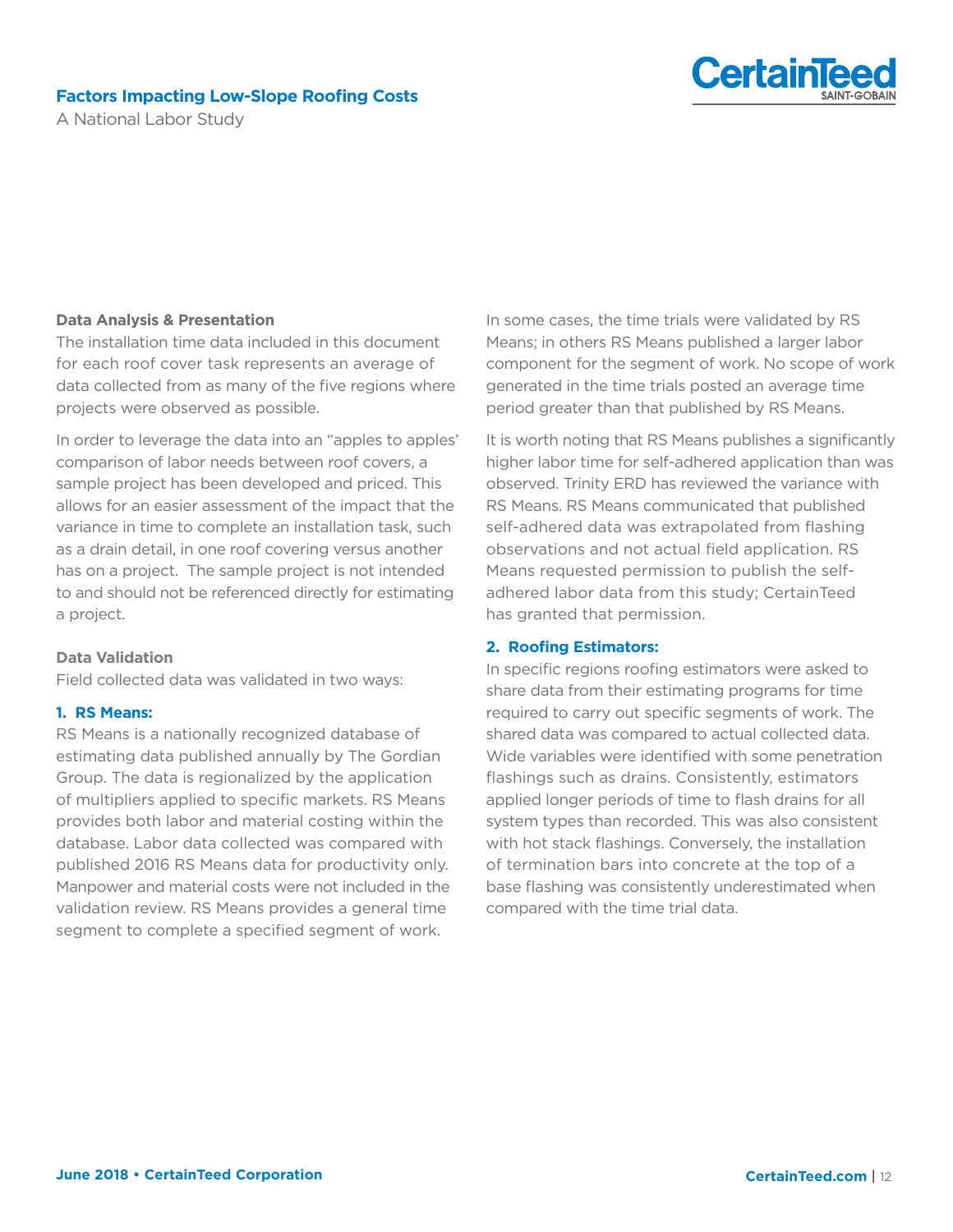

A National Labor Study

# **The Impact of Tools & Management**

The efficiency of a roofing crew, or the ability to quickly and profitably install a low-slope roof system, cannot be isolated to a specific type of roof cover they're installing. A roofing crew's efficiency is impacted by multiple factors including, but not limited to, climate, project profile, tools, safety requirements,

quality requirements and crew management. Roofing estimators and managers should clearly identify the factors impacting their crews and, where possible, both optimize productivity and adjust estimates to reflect the known measurable impacts.

|                                                    | <b>Variable Minimization</b>                                                                                                                                                                                                                                                                  | <b>Estimate Adjustment</b>                                                                                                                                                                                                                                                                                                                                                                           |
|----------------------------------------------------|-----------------------------------------------------------------------------------------------------------------------------------------------------------------------------------------------------------------------------------------------------------------------------------------------|------------------------------------------------------------------------------------------------------------------------------------------------------------------------------------------------------------------------------------------------------------------------------------------------------------------------------------------------------------------------------------------------------|
| <b>Extreme Temperatures/</b><br><b>Environment</b> | Crews in the South and Southwest started<br>earlier to avoid late day heat. NOTE this<br>can result in working for periods in low<br>light which can also impact productivity<br>and safety.                                                                                                  | Measure the impact that extreme hot and<br>cold working environments have on crew's<br>application tasks and factor any additional<br>time or equipment related to adjustments<br>(lighting, safety) into an estimate.                                                                                                                                                                               |
| <b>Staging</b>                                     | Stage materials on projects, with planned<br>and scheduled roof loading to provide<br>easy access for installers.                                                                                                                                                                             | Account for the additional time needed<br>for material movement, staging and<br>loading if installers are doing this work<br>for themselves.                                                                                                                                                                                                                                                         |
| <b>Crew</b>                                        | • Ensure the team is able to effectively<br>communicate<br>• Focus crew members on specialized,<br>repeated tasks when possible<br>• Employ a good rooftop manager<br>• Utilize an in-process quality control<br>program<br>• Manage downtime for breaks, meals<br>and transportation         | • Account for downtime if there is a<br>language barrier within the team<br>• Measure variance in labor productivity<br>with and without specialization and<br>appropriately adjust future estimates.<br>• Account for manager cost<br>• Account for QC expense or time<br>(Manager, drop-backs, etc)<br>• Consider all non-productive elements of a<br>workday that will be included in labor costs |
| <b>Tools</b>                                       | • Utilize automation when possible but be<br>sure to have well serviced equipment<br>(including sharp drill bits) and a crew<br>member with the knowledge and tools<br>to adjust or fix the machine as needed<br>• Utilize more sophisticated rooftop power<br>sources when power is required | • Measure the impact that automated<br>equipment has on crew's applicable<br>tasks and factor that time into an<br>estimate-trend this over a few installations<br>to factor in equipment downtime<br>• Measure the reduction in downtime<br>from tripped breakers and apply that<br>to an estimate                                                                                                  |

**Figure 8** *– Variable minimization and estimation to account for the impact of tools and management*

A more detailed explanation of non-product factors impacting labor are described below:

#### EXTREME TEMPERATURES/ENVIRONMENTAL

While no one region was generally faster than another, environmental factors associated with a project impact labor and should be factored into estimates. In both high and low temperatures the productivity slowed. Cold weather created additional work:

• Heating adhesives

- Longer periods for relaxing rolls
- Welding of all types of membrane took longer (APP, SBS, TPO, PVC)
- Heavy and cumbersome cold-weather clothing and gloves increased man hours and resulted in longer and more regular break periods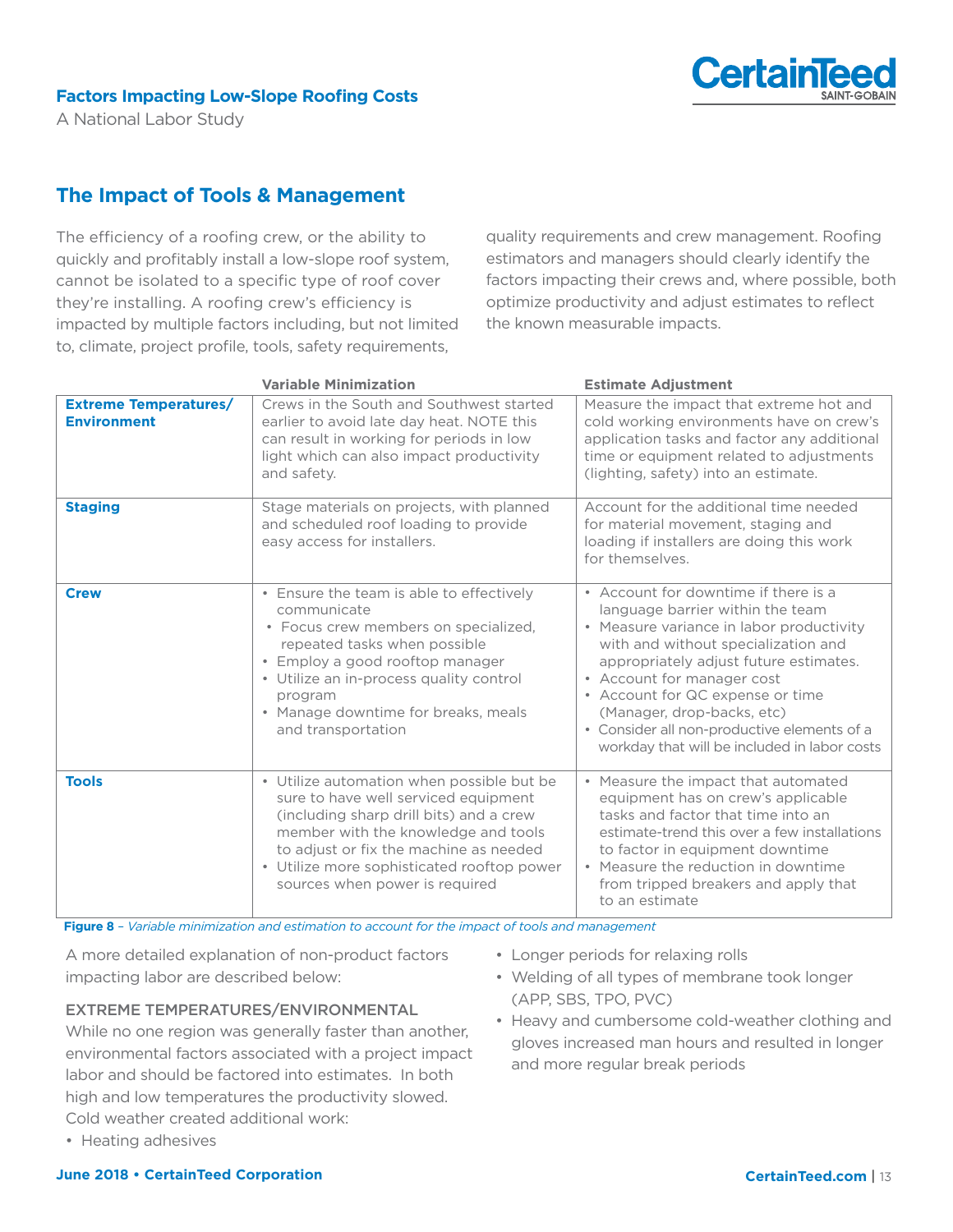



A National Labor Study

Though hot weather had less of an impact than cold, elevated temperatures slowed production as well:

- Fatigue increased man hours
- The need to hydrate results in more break periods.

Fully-adhered membranes were most impacted by weather extremes, slowing installations in the morning hours and creating installation stoppages in the afternoon as temperature increased or decreased.

Additionally, geographical areas that experience regular summertime thunderstorm activity disrupted workflow and altered working hours. It may be assumed that crews working in such locations factor such repetitive downtime into estimates.

Finally, the data collection included three night projects. The install process is slowed when under lights; the area of work is constrained and the entire process is slowed due to darkness. Tools and accessories are more difficult to find. The data was eliminated from the study since the negative variable greatly impacted productivity, and there is a known premium when requiring night work.

#### CREW VARIABLES **Effective Teamwork**

### Roof cover installation is optimal when the installing crew works as a coordinated team. Crews that spoke multiple languages with limited understanding of one another reduced the level and frequency in communication and increased installation time.

#### **Specialization**

Task productivity, such as man hours required to install a drain flashing, increased when multiple crew members carried out narrowly defined work activities to complete the task as a team, as compared to a single man completing the full breadth of the task alone. The impact of specialized team work was greater on flashing elements than in the roof field.

Another example of specialization efficiency was the application of screws and plates. When handheld screw guns were used, laborers that staged and placed screws/plates as one phase of work, and either dropped back to install or were followed by another crew member to install, were more efficient than single individual carrying pouches of screws and plates. Observation indicated the rhythm of the operator was maintained by the focus on a single task.

#### **Roof Staging**

Material movement and staging was a critical component in speed at application. Projects that were staged with easy material access for the installers resulted in faster installations. Crews that relied on installers to stage their own materials required fewer personnel on the roof with slower overall install times.

#### **Management**

Rooftop supervision and direction played a pivotal role in installation time:

- Effective management of loading the roof; staging materials (projects that were staged with easy material access for the installers resulted in faster installations); prefabrication (such as combining screws and plates); and staging materials to relax prior to installation
- Managing work activities, including breaks

It's important to note that while good management reduced overall labor time, and we subjectively felt that this time savings likely outweighed the cost of said management, management cost would need to be factored into an estimate.

An attempt was made to document the nonproductive time primarily to show the number of non-productive minutes in a working day. Initially, a calculation was developed indicating 15.6 percent of an eight-hour working day was, on average, spent on non-productive activities. The variables between projects appeared too great to develop a meaningful percentage that could be used by estimators, but the number can be significant and should be considered for estimates as well as managed in real time.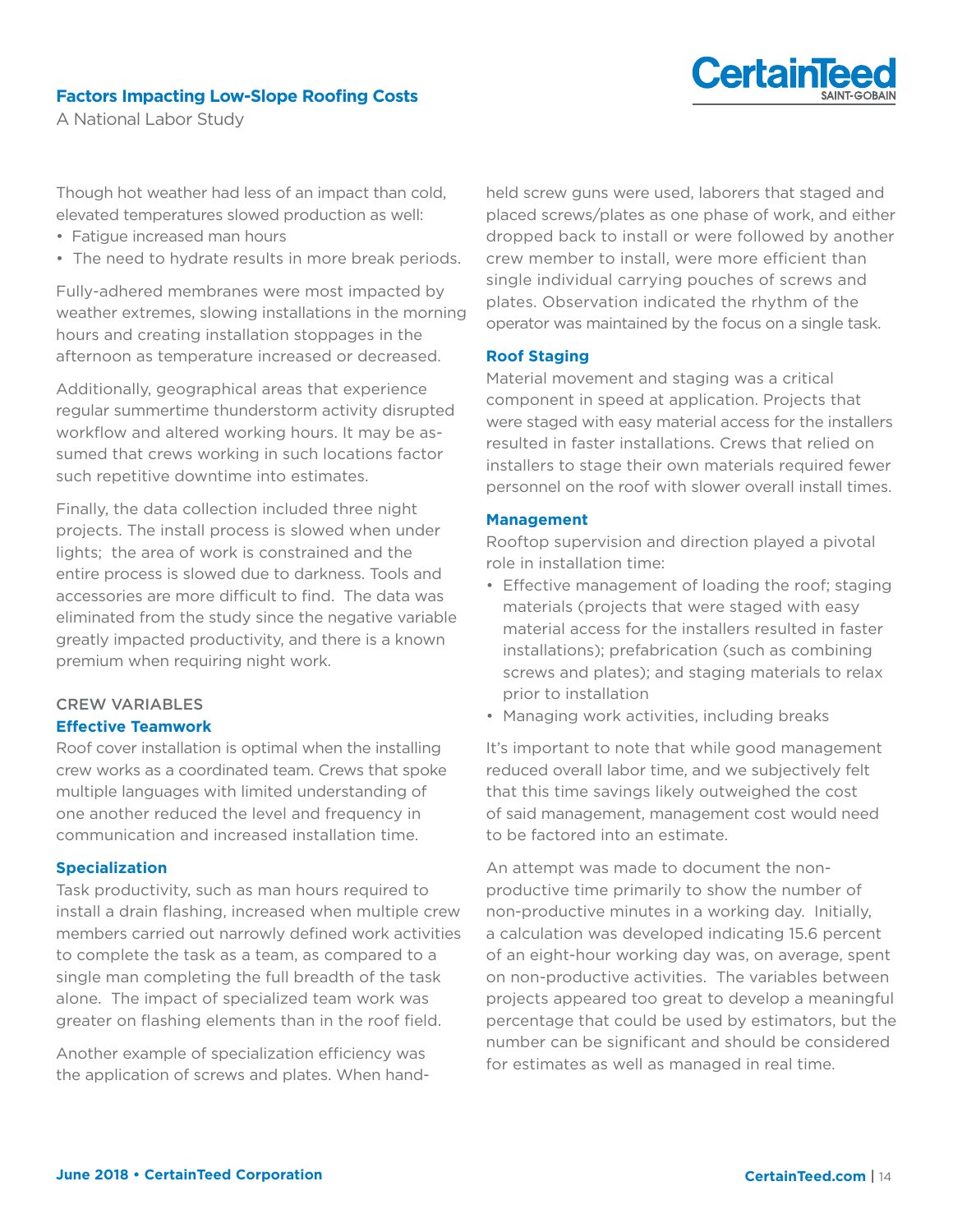

A National Labor Study

#### **Quality Control**

A variety of quality control methods were observed across the country. Methods ranged from extensive quality control by both foremen and in-house third-party quality managers to no observed quality process during the application.

A complete lack of in-application quality control reduces upfront labor but undoubtedly requires a crew to return to the roof to correct any issues found post-inspection.

In-application quality control is recommended with the aim of eliminating having to send a crew back to the jobsite for repairs. The techniques for in-application quality control were so varied that a detailed best practice cannot be shared.

If a crew is not properly trained or managed, a selfadhered roof cover could result in elevated labor needs due to corrections. This is true of any roof cover but self-adhered products can be particularly unforgiving.

#### TOOL VARIABLES

The efficient use of tools and tool accessories measurably impacted the installation times. Examples include, but are not limited to:

#### **1. Multi-Torch Cart (Modified Bitumen Applicator)**

The speed and consistency in the installation of APP membrane was markedly increased with the use of this tool. The installation of a bituminous cap membrane with a torch cart was completed in 86 percent of the time required in comparison to a hand-held torch. Using the sample project parameters there is a difference of \$3,093.75 in labor cost. The tool was most effective when the materials were properly staged: a team prepared rolls by opening, relaxing, re-rolling and setting on the cart, propane was staged and the carts were properly adjusted prior to the

start of work. The inclusion of a mechanic or a crew member knowledgeable in the repair and/or adjustment of the unit is also important in maintaining the time advantage. It is important to note the applicator consumed a larger quantity of propane per square.

#### **2. Automated Screw and Plate Installers**

Machines that automate screw and plate installation provide a measurable time advantage. Machines do break and jam, resulting in downtime. A knowledgeable mechanic or crew member who has rooftop access to spare parts is an important part in maintaining this time advantage. It's important to note that when the crew relied solely on automatic machines, having no alternate methods of screw and plate installation, there was lengthy downtime as a result of machine malfunction.

#### **3. Poorly Maintained Automatic Welders (Single-Ply TPO/PVC)**

All crews used automatic welders for field welding TPO and PVC membranes. Inconsistent power and damaged parts (nozzles and silicone wheels) slowed productivity of the tool and hampered quality of the application.

#### **4. Power**

Rooftop power was achieved by either a rooftop generator or tapping into power from the building. Rooftop generators reduced power cord lengths and voltage drop. Some contractors used sophisticated power management systems with built-in ground fault interrupters with a single heavy duty power line tapped into house power while others used a multiplicity of cords plugged into rooftop and internal power receptacles. The latter typically resulted in tripping breakers through the day as circuits were overloaded. In many circumstances this resulted in extended periods of downtime as a crew member left the roof to reset a breaker, leaving other members of the crew without work.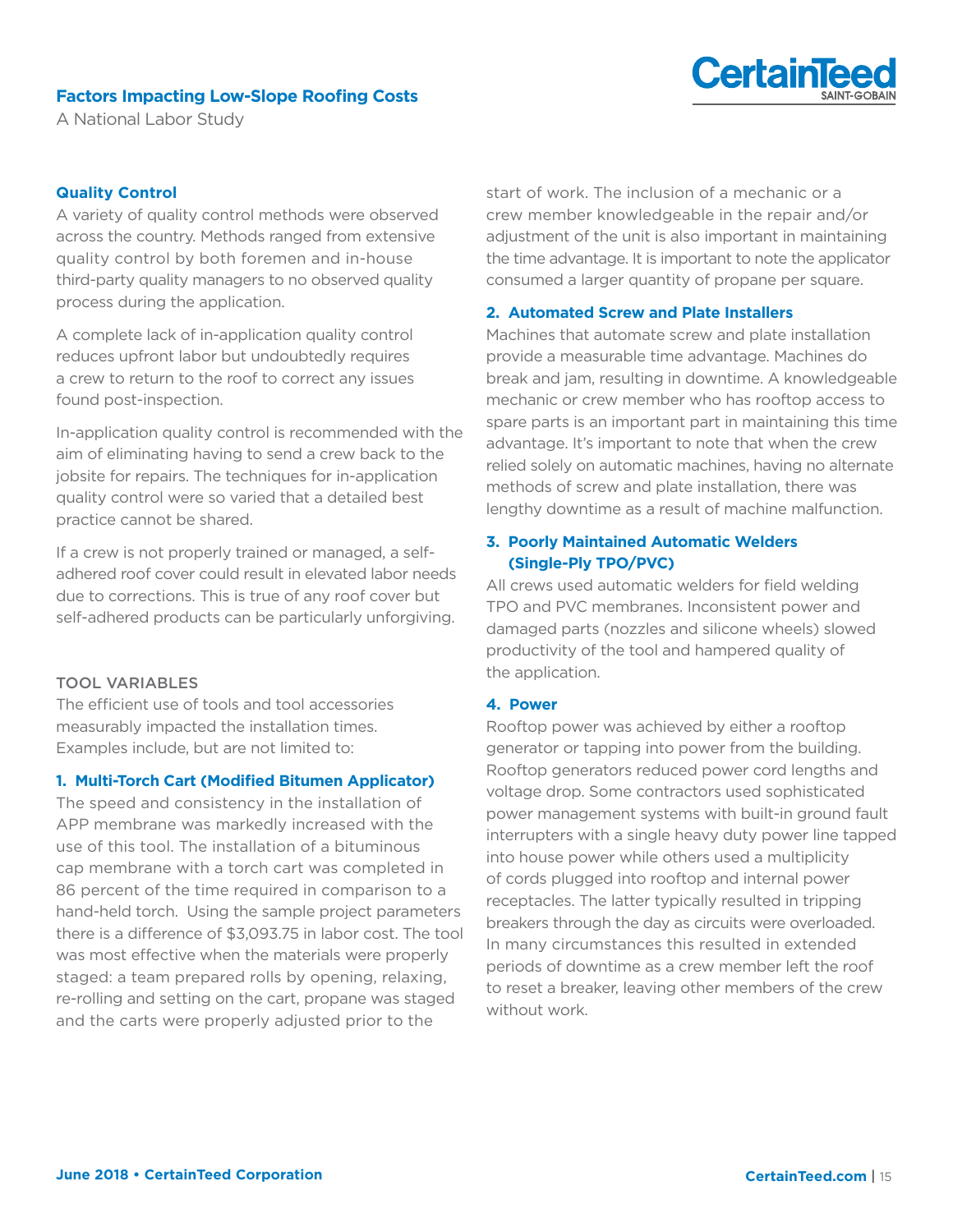

A National Labor Study

#### **5. Blowers**

Blowers were used on roofs to clean surfaces and to move large sections of membrane on a cushion of air. The tool was effective and increased productivity in both noted applications.

#### **6. Power Tools and Bit Holders**

The use of hand-held screw guns was most efficient when properly set up with the correct accessories. Worn or improperly sized power bits dramatically slowed screw installation. Over and under-driven screws also slowed productivity and were a result of improper tool adjustment; this issue primarily impacted applications directly over insulation. In many cases the lack of proper power bits was not corrected even when the problem was systemic.

While the analysis of the data included in this study concluded that the two-ply bituminous system with a mechanically-attached base and multi-torch-applied

cap was the most installed cost-effective assembly, once project profile and project management factors are taken into account, it's not difficult to design a scenario where this result is not accurate. An easy example would be where the multi-torch cart was not properly maintained and the crew did not include a mechanic to address on-roof equipment failures. Labor on such a project would skyrocket if a crew was left standing around while the foreman problem solved.

And let's return to the fastest installed system: the twoply bituminous system with a mechanically-attached base and self-adhered cap. A number of project profile factors could impede the success of this installation. One example is extreme heat. Self-adhered membranes get increasingly unforgiving with placement as heat increases during working time and increase in drop backs during application, or worse, call backs after application to correct wrinkles can be devastating to labor efficiency.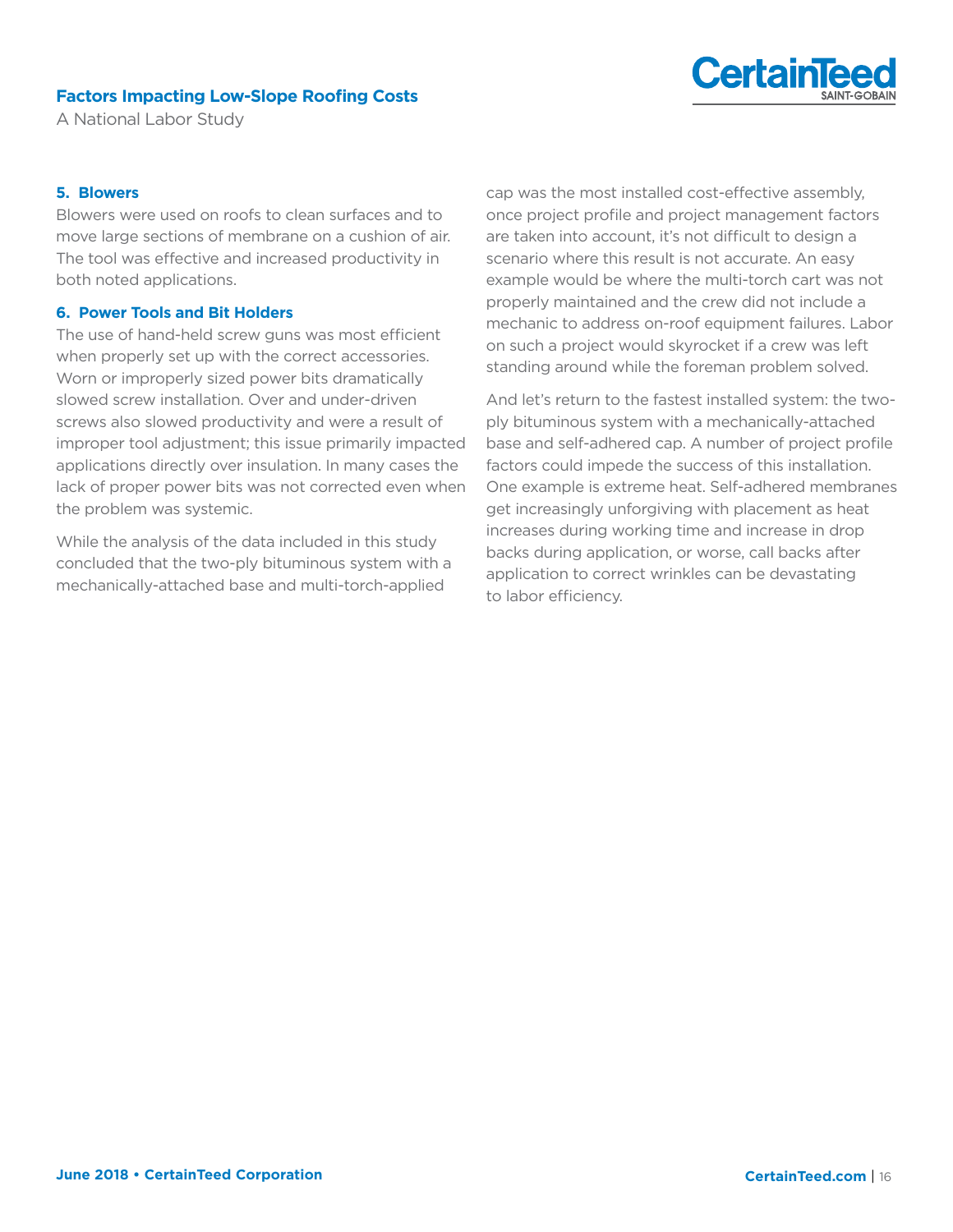

A National Labor Study

## **Conclusions**

CertainTeed originally set out to determine if selfadhered roof coverings delivered on the laborsavings they aspired to provide. This study quantifies and confirms self-adhered coverings can be installed in less time than other bituminous application methods as well as single-ply coverings, including TPO and PVC.

Assessing total installed cost, per sample project parameters, the least expensive roof covering was a bituminous mechanically-attached base and a multitorch-applied cap. While not as fast to install as a self-adhered cap, torch-applied materials tended to have lower cost than their self-adhered cousins. The self-adhered bituminous coverings were installed cost-competitive with single-ply coverings.

The data indicates that detail application can have a significant impact on project costs and profits. Bituminous self-adhered detail application, in like manner with field application, offers reduced labor over other bituminous applications and single-ply coverings. Increased acceptance of bituminous self-adhered systems may start with proposing hybrid systems with a self-adhered roof cover and hot-applied or torch-applied flashing and penetration details.

Under ideal conditions on a singular sample project, the relative installed cost and labor comparisons above are clear, and product selection indisputably

has an impact on labor efficiencies, but it would be inaccurate to name any one roof covering the fastest or most cost effective for all low-slope roofing projects for all low-slope roofing contractors. Nothing is "one-size-fits-all" in the roofing market. The perceived value in one system may not carry across every roof design, or meet what is needed for the local climate. All aspects of the project must be incorporated into product and roof assembly selection. Further, installation requires a level of expertise with good quality control and quality assurance to ensure long-term performance is as intended. Project parameters and project management apply a high degree of variability to every job. Training, project management and crew management variables can significantly increase or decrease efficiency.

Roofing contractors have the opportunity to enhance profitability through a comprehensive understanding and optimization of their crews' processes and performance per roof covering as applied to multiple project profiles and conditions. Such a deep and living documentation should be a well-managed process within a roofing contractor's standard operating procedures. This intelligence directly contributes to a contractor's ability to produce accurate job costing and pinpoint where improvements in project and crew management are needed, enabling them to extract the most profit from their business.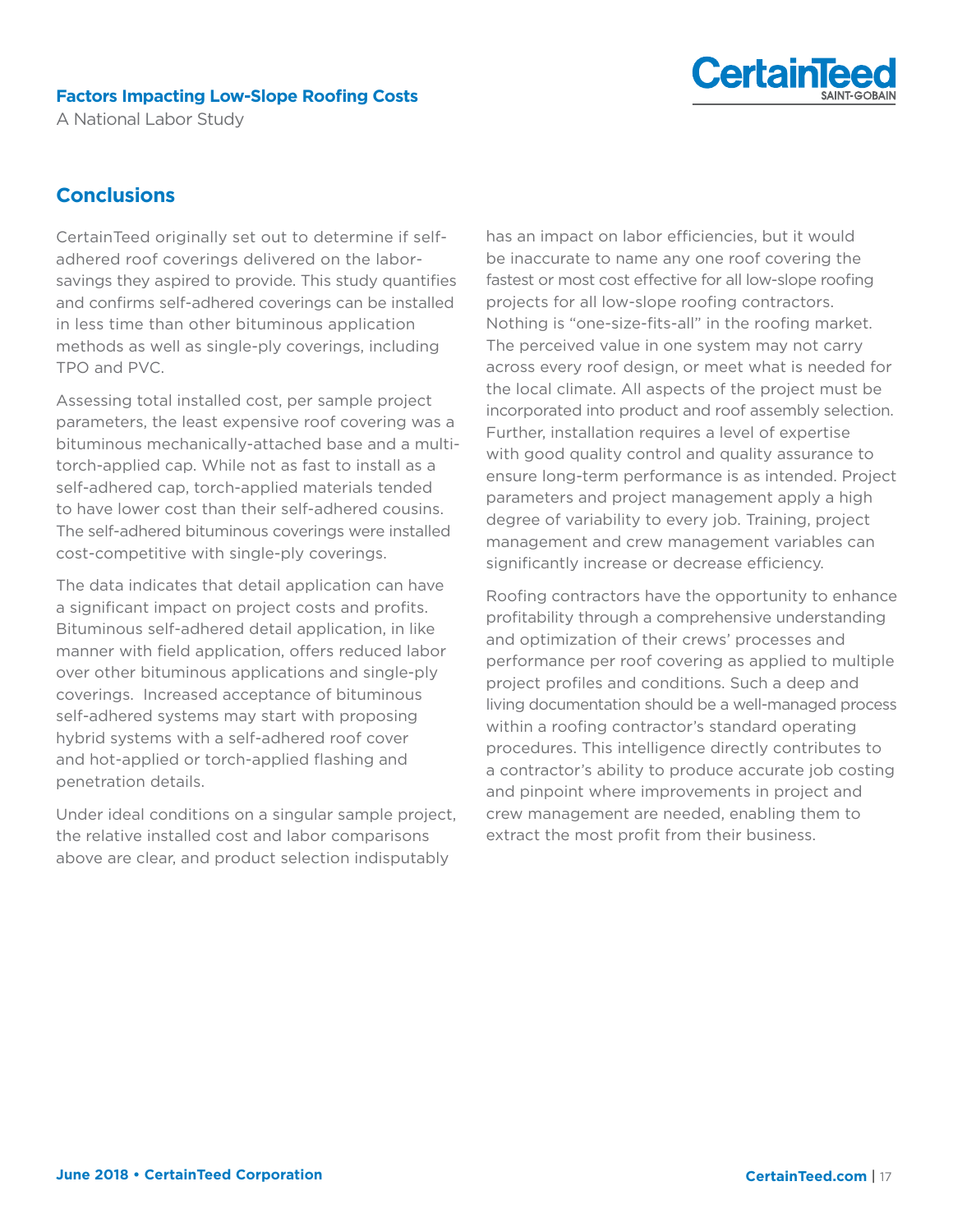

A National Labor Study

# **Appendix I - Data Collection**

It has previously been recognized that many variables exist on every roof project that can impact labor efficiency. While significant effort was extended to minimize these variables and extract them from installation time data, it is impossible to remove 100 percent of labor-impacting factors. The following details how data was collected and documented.

#### **Project Profiles**

Installation time collection was limited to projects:

- No greater than 35' in height
- 20-22 gauge, Type 'B' steel decks
- Slopes ranging from  $\frac{1}{8}$ "  $\frac{1}{2}$ " in 12" of fall
- Internal drains, perimeter gutters or throughwall scuppers
- Roof penetrations consisting of HVAC curbs, pre-molded vent pipes, field-flashed vent pipes, hot stacks; skylight and smoke hatches
- Perimeter flashings at a gravel stop or conventional base flashings

The most common description of projects where data was recorded is a warehouse/office structure with one elevation; an elevation of loading docks with an average height of 24.76 ft. The highest elevation was 35' representing a two story mezzanine attached to a warehouse structure with a main roof area of 22.5' in height.

Projects consisted of a combination of new construction and re-roofing. When the project was a re-roof, the entire existing roof and insulation was removed to the deck.

Roof assemblies varied in insulation types and thicknesses. Types of cover boards, when employed, also varied including gypsum, high density polyisocyanurate, wood fiber and perlite-based products. Crickets were installed at perimeter and corner areas of the roofs; however, no fulltapered systems were a part of the sample set.

Roof penetrations are, in many cases, installed in stages. For example, a flashing membrane may be installed and tacked into place as a first step. A termination bar is installed at a later date and finished with a sealant application to complete the full installation. The data generated reflects all of the steps through final installation of sealant. Installation of vapor retarders, insulation, cover boards and walk pads were excluded due to the variables these could create in the collected data.

#### **Base Sheet Application**

When mechanically-attached base sheets were installed the attachment was, in all cases, the attachment of the combined base sheet and underlying substrate insulation and/or cover boards. Screws' lengths ranged from 4" to 7", the majority of which ranged between 5" to 6"; insulation plates ranged from 3" to 4".

#### **Extreme Temperatures**

Any additional work components (i.e. warming sheets) were extracted and not included in installation time data, however, tasks that simply took a longer period of time were tabulated unaltered. Cold-weather installations impacted the averages in regions where cold-weather roofing is commonplace. The study averaged the cold-weather applications with the sample population.

#### **Crew Size/Management**

Crew size varied from five to 17 excluding support laborers. Some crews had working foremen and others had superintendents that did not actively participate in installation. Typically, larger crews employed non-working foremen who directed the activities of the crew and the support personnel. Working foremen took on a dual role of both roof system installation and overall crew management.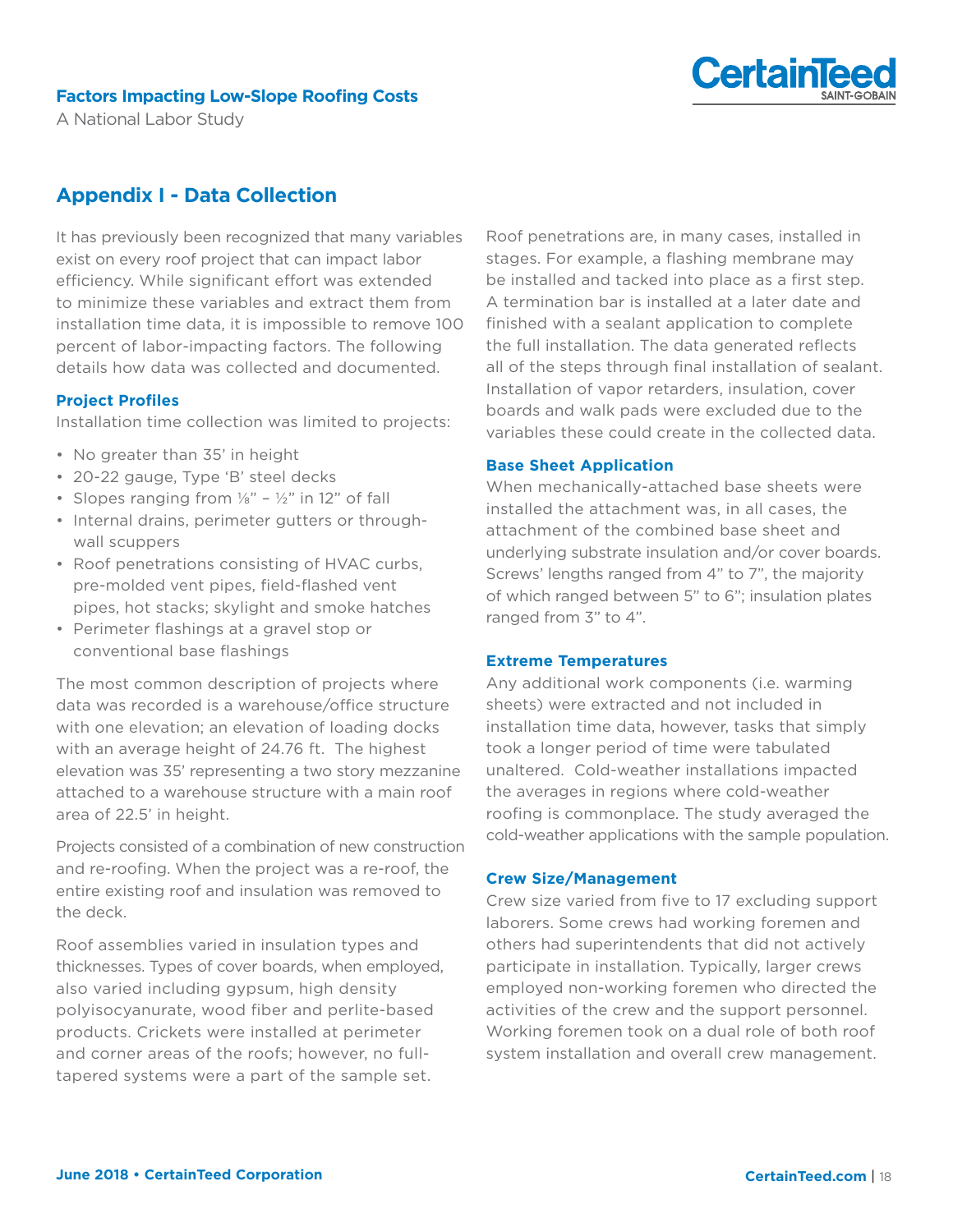

A National Labor Study

Where working foremen were part-time workers, the actual work time was separated from the management or supervisory time to best capture application data. If the work was purely supervisory the time was excluded.

An attempt was made to quantify supervisory time by roof system type and average the supervision required for each project. Insufficient reliable data was collected; therefore, the category was removed from this study. The data that was developed indicates field management skills can play a measurable role in the efficiency of the field operation.

#### **Quality Control Labor**

Due to the high variability of the process and related manpower, the quality control tasks were excluded from system-specific labor data wherever possible. However, where quality control was in 'real time', repairs became a component of the installation and were included in the data. Where repairs were postinstallation, the time was not captured unless the install crew 'dropped back' to repair during the initial installation period. The lack of a consistent quality control program created an unavoidable discrepancy in the time trial data.

#### **Breaks, Meals and Transportation**

Time for breaks, meals and transportation were not counted in the installation time. While they are a part of the overall cost of the installation, the time was reduced to actual work periods.

As with meals and breaks, transportation proved to be too variable to develop any meaningful data. Some crews were paid based on time on job site and others portal to portal from the contractor's yard.

#### **Tools**

Many crews also combined conventional screw guns with automatic tools. There is no separation of automatic screw and plate installation from

conventional methods of installation. Where crews pre-assembled screws and plates on site, this labor element was captured and included.

#### **Labor Costs**

A fully burdened labor rate, including hourly wages and benefits, of \$45/hr was utilized for the installed cost comparison. This rate was determined by averaging the published labor rates from the five regions of the United States that were included in this study.

#### **Material Costs**

Material pricing to contractors was obtained by contacting 22 roofing distribution outlets across the country. The data presented is an average of these prices.

Electricity costs (generator or house power) were not taken into the installed cost matrix but should be considered by estimators for true project cost.

A complete detail of material costs included in this document is listed in Appendix III.

#### AVERAGING DATA

Data collected within each region was averaged to generate the time data presented in this document. When data exceeded an 11 percent variance from one region to another, the data was reevaluated to identify anomalies that may have created such wide variances. As an example, drain installs in the Northeast exceeded drain install time trial data when compared to the Northwest and Southwest. A review of the data identified two Southeast region projects with complicated drain sumps and drain modifications. Closer review of data revealed the use of PVC-coated retrofit drains on a west coast project that was substantially more labor intensive to install than more conventional drains. The data was not modified.